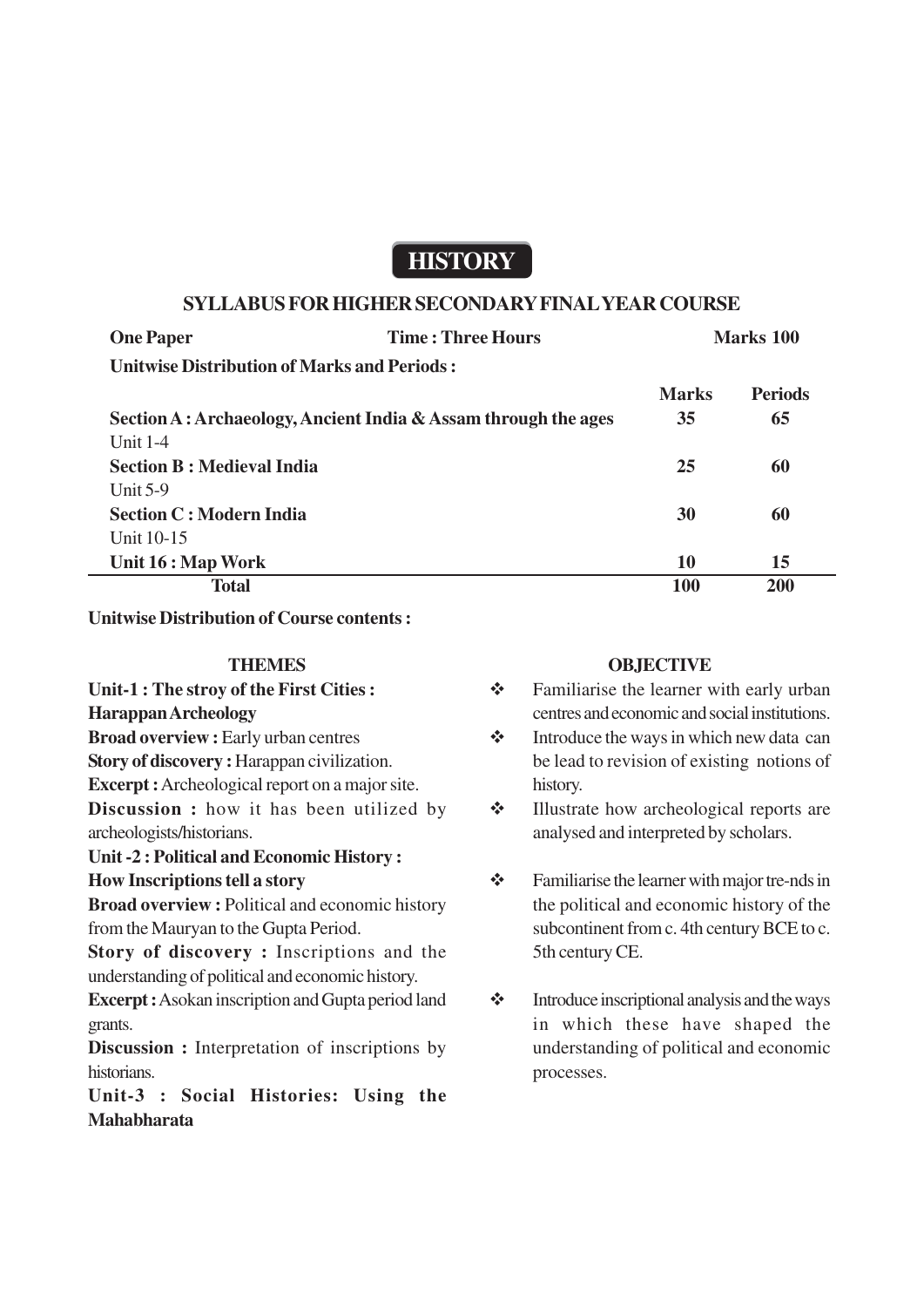**Broad overview :** Issues in social history, including castes, kinship and gender.

**Story of discovery :** Transmission and publications of the Mahabharata.

**Excerpt :** From the Mahabharata, illustrating how it has been used by historians.

**Discussion :** Other sources for reconstructing social history.

# **Unit-4 : A History of Buddhism: Sanchi Stupa**

**Broad overview :** (a) A brief review of religious histories of Vedic religion, Jainism, Vaisnavism, Saivism.

(b) Focus on Buddhism.

**Story of discovery :** Sanchi Stupa.

**Excerpt :** Reproduction of sculptures from Sanchi. **Discussion :** Ways in which sculpture has been interupted by historians, other sources for reconstructing the history of Buddhism.

### **Assan Through the Ages :**

**Broad overview :** Stages of the history of Assam from prehistoric to modern period.

### **Part -II**

**Unit-5 :Agrarian relations: The Ain-i-Akbari Broad overview :** a) Structure of agrarian relations in the 16th and 17th centuries.

(b) Patterns of change over the period.

**Story of discovery :** Account of the compilation and translation of Ain-i Akbari.

**Excerpt :** From the Ain-i Akbari

**Discussion:** Ways in which historians have used the text to reconstruct history.

### **Unit-6 : The Mughal Court: Reconstructing**

- $\mathbf{\hat{\cdot}}$  Familiarise the learner with issues in social history.
- $\triangleleft$  Introduce strategies of textual analysis and their use in reconstruction of social history.
- $\triangleleft$  Discuss the major religious developments in early India.
- $\triangle$  Introduce strategies of visual analysis and their use in reconstructing histories of religion.
- $\div$  Familiarise the learners different stages of Assam History from prehistoric to modern period.
- $\diamondsuit$  Focus the political, social, economic, religious and cultural History of Assam.
- $\div$  Familiarise the learners with accounts in travellers and choniclers.
- Brief discussion on Assam's participation in freedom movement.
- $\triangleleft$  Discuss developments in agrarian relations.
- $\div$  Discuss how to supplement official document with other source.
- $\triangle$  Familiarise the learner with the major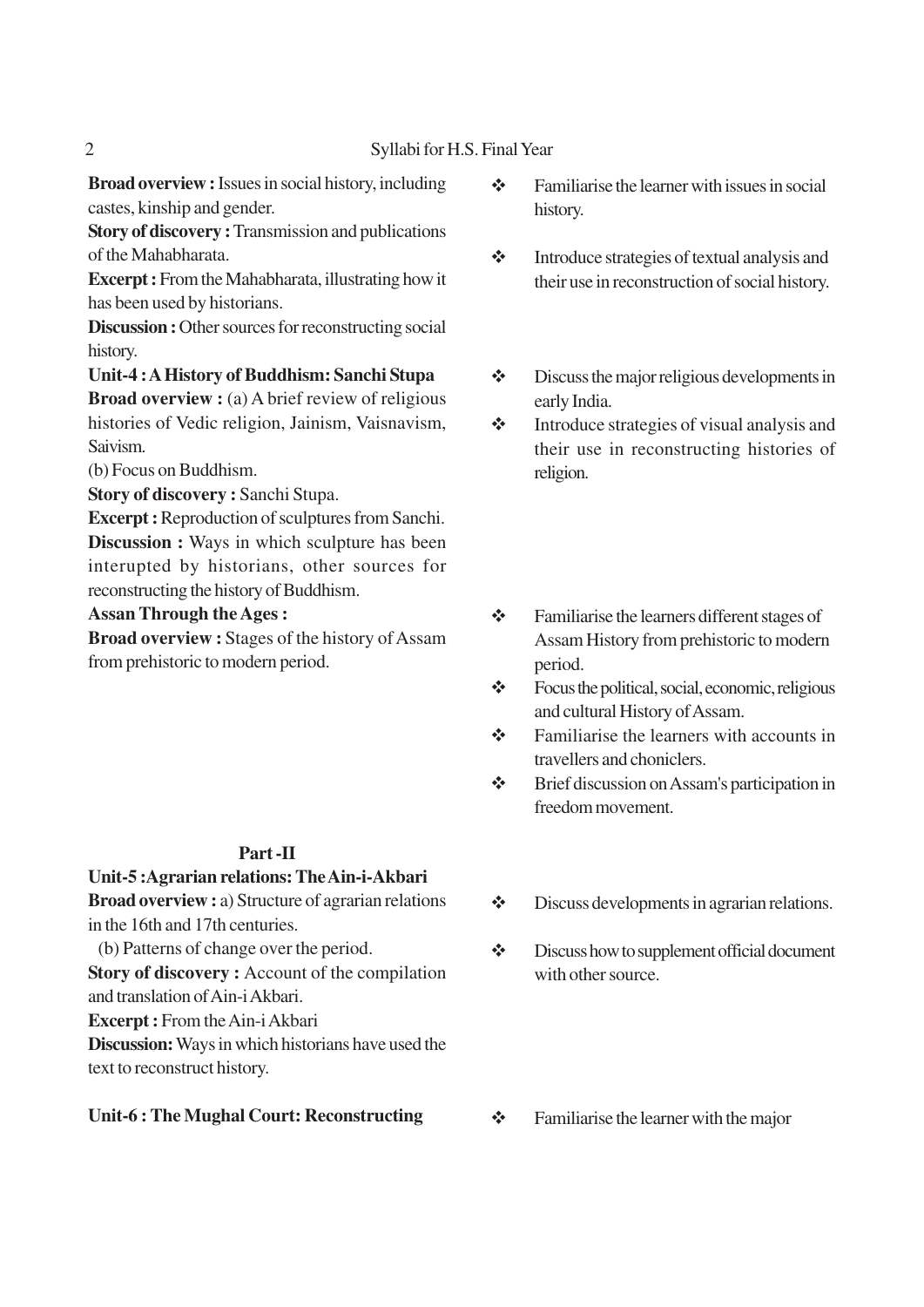#### Syllabi for H.S. Final Year 3

#### **Histories through Chronicles**

**Broad Overview :** (a) Outline of political history 15th-17th centuries.

 (b) Discussion of the Mughalcourt and politics. **Story of Discovery:** Account of the production of court chronicles, and their subsequent translation and transmission.

**Excerpts:** from the Akbarnama and Padshabnama. **Discussion :** Ways in which historians have used the texts to reconstruct political histories.

#### **Unit-7 :New Architecture: Hampi**

**Broad overview :** (a) Outline of new buildings during Vijaynagar period– temples, forts, irrigation facilities.

(b) Relationship between architecture and the political system.

**Story of Discovery :** Account of how Hampi was found.

**Excerpts:** Visuals of buildings at Hampi.

**Discussion:** Ways in which historians have analysed and interpreted these structures.

**Unit-8 : Religions Histories: The Bhakti-Sufi Tradition**

**Broad overview :** (a) Outline of religious developments during this period.

(b) Ideas and practices of the Bhakti-Sufi saints.

**Story of Transmission:** How Bhakti-Sufi compositions have been preserved.

**Excerpts :** Extracts from selected Bhakti-Sufi works.

**Discussion:** Ways in which these have been interpreted by historians.

**Unit-9 : Medieval Society through Travellers' Account**

**Broad overview:** Outline of social and cultural life as they appear in traveller's accounts.

**Story of their writings :** A discussion of where they travelled, why they travelled, what they wrote and for whom they wrote.

landmarks in political History.

 $\triangle$  Show how chronicles and other sources are used to reconstruct the histories of political institutions.

- $\div$  Familiarise the learner with the new buildings that were built during the time.
- $\triangle$  Discuss the ways in which architecture can be analyzed to reconstruct history.
- Familiarise the learner with religious developments.
- Discuss ways of analysing devotional literature as sources of history.

- $\triangle$  Familiarise the learner with the salient features of social histories described by the travellers.
- Discuss how travellers' accounts can be used as sources of social history.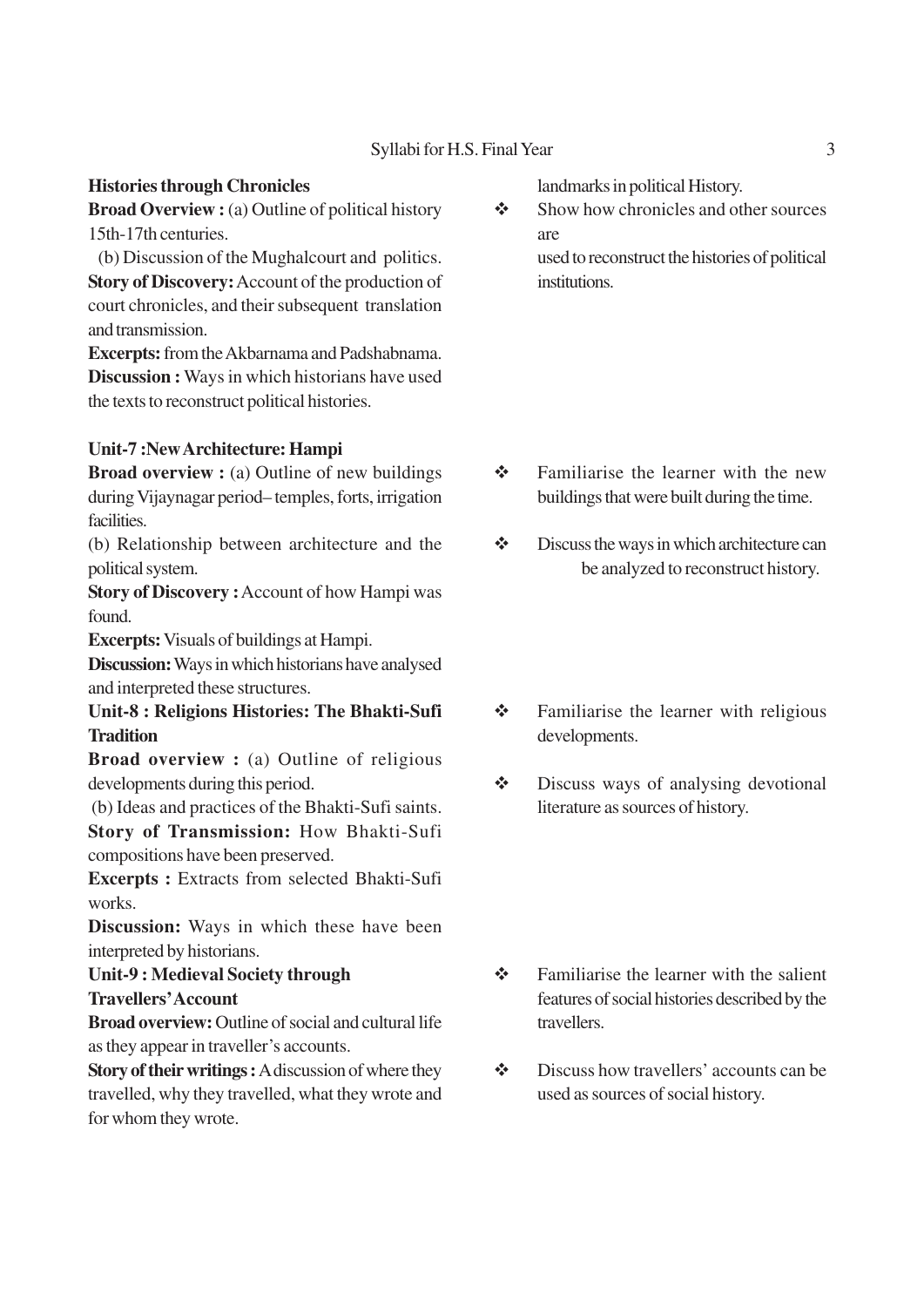**Excerpts :** from Alberuni, Ibn Batuta, Bernier. **Discussion :** What these travel accounts can tell us and how they have been interpreted by historians.

# **Part-III**

# **Unit-10 : Colonialism and Rural Society: Evidence from Official Reports**

**Broad overview :** (a) Life of zamindars, peasants and artisans in the late 18th century.

(b) East India Company, revenue settlements and surveys.

(c) Changes over the ninteenth century.

**Story of official records :** An account of why official investigations into rural societies were undertaken and the types of records and reports produced.

**Excerpts :** From Firminger's Fifth Report, Accounts of Francis Buchanan-Hamilton, and Deccan Riots Report.

**Discussion :** What the official records tell and do not tell, and how they have been used by historians.

# **Unit-11 :Representations of 1857**

**Broad Overview:** (a) The events of 1857-58 (b) How these events were recorded and narrated **Focus:** Lucknow.

**Excerpts:**Pictures of 1857. Extracts from contemporary accounts.

**Discussion:** How the pictures of 1857 shaped British opinion of what had happened.

# **Unit-12 :Colonialism and Indian Towns: Town Plans and Municipal Reports**

**Broad overview:** The growth of Mumbai, Chennai, hill stations and cantonments in the 18th and 19th century.

**Excerpts:** Photographs and paintings. Plans of cities. Extract from town plan reports. Focus on Kolkata town planning.

**Discussion:** How the above sources can be used to reconstruct the history of towns. What these sources do not reveal.

# **Unit-13 : Mahatma Gandhi through Contemporary Eyes**

 Discuss how colonialism affected zamindars, peasants and artisans.

 $\triangleleft$  Understand the problems and limits of using official sources for understanding the lives of people.

- $\bullet$  Discuss how the events of 1857 are being reinterpreted.
- $\bullet$  Discuss how visual material can be used by historians.
- Familiarise the learner with the history of modern urban centres. Discuss how urban histories can be written by drawing on different types of sources.

 $\div$  Familiarise the learner with significant elements of the nationalist movement and